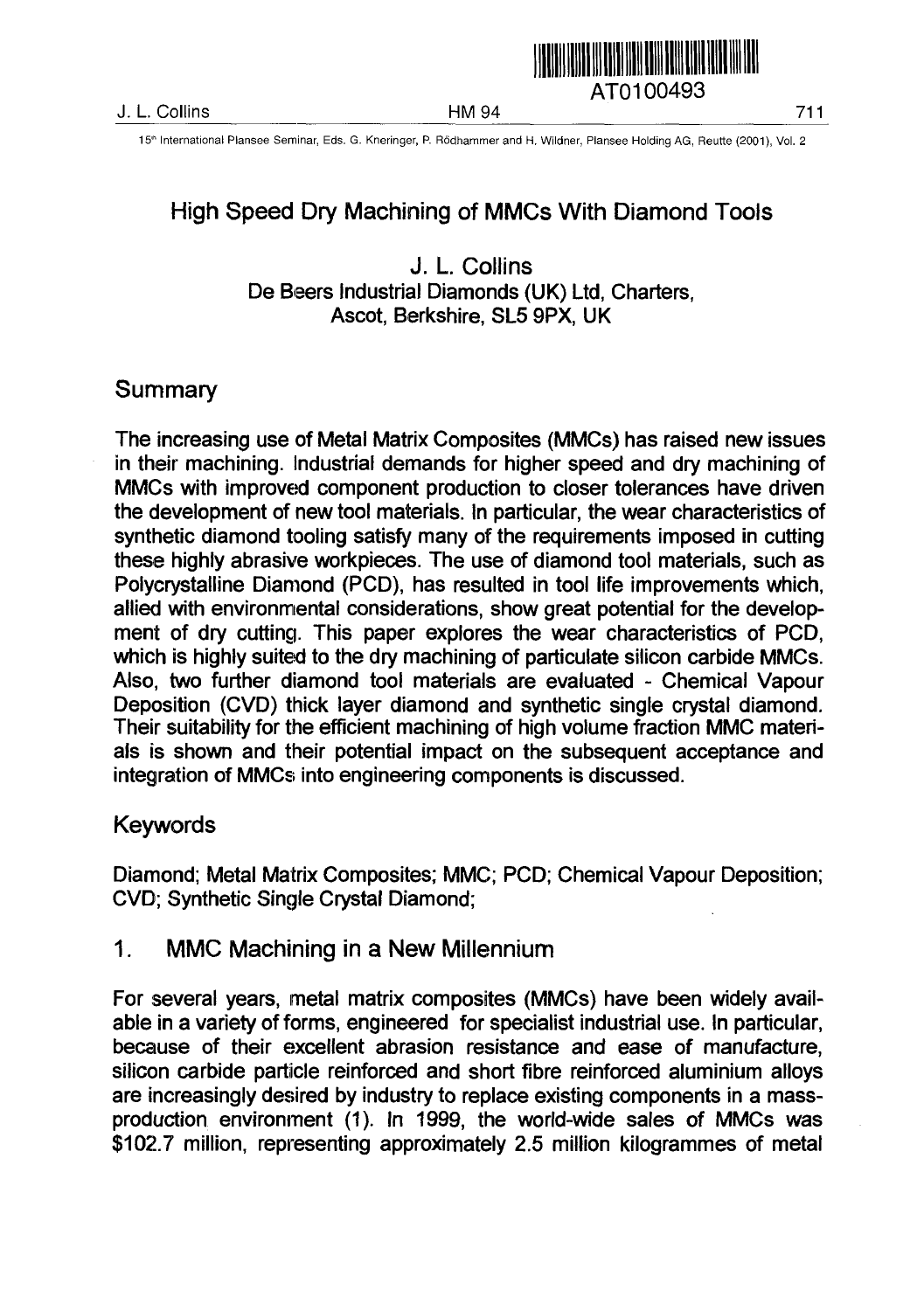matrix materials, including aluminium, beryllium, copper, nickel-based superalloys, refractory metal and titanium-matrix composites reinforced with particles, short fibres or continuous fibres (2). Sought-after for their excellent strength-toweight ratios, increased stiffness and wear resistance, the production and cost-efficient machining of, for example, squeeze cast near-net-shape silicon carbide particle reinforced aluminium MMC brake discs has been limited by extensive tool wear, poor tolerances and poor surface finish when using conventional tooling. Despite this, the growth rate of the use of MMCs is steady and the volume of MMCs currently used is expected to double by 2004 (2). High yields of close tolerance components are especially important when considering MMCs because of the comparatively high cost of these materials. Casting to near-net-shape is an essential cost saving factor. Machining with maximum component yield is paramount.

It is generally agreed that the two main requirements for efficient manufacture of near-net-shape components - high cutting speeds together with low feed rates - produce the worst conditions for tool wear (3). Under such conditions, the tool has been shown to wear primarily through abrasive wear mechanisms caused by the reinforcement rubbing along the rake and flank faces of the cutting tool (4). This can be reduced by allowing a built-up edge to form, at the expense of workpiece surface finish (5). The poor results achieved with conventional tooling are more clearly understood when the properties of the reinforcing material are taken into consideration. Silicon carbide (SiC) is used as the typical particle reinforcement because it is light, low cost, hard and highly abrasion resistant and often used in highly abrasive grinding wheels.



**Vickers Hardness**

Figure 1: The Vickers hardness of various cutting tool materials compared to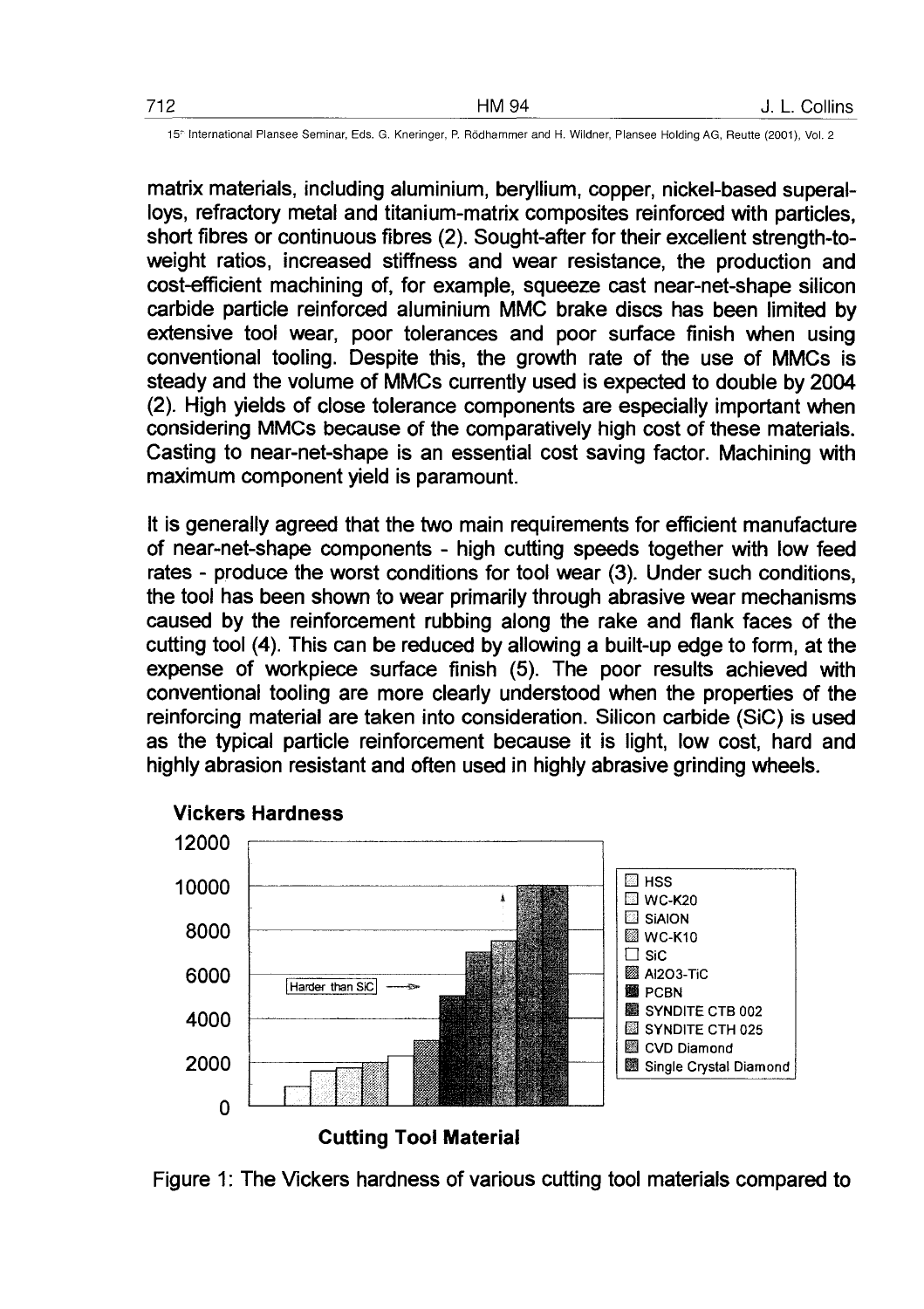| J. L. Collins | HM 94 | 713 |
|---------------|-------|-----|
|               |       |     |

Figure 1 shows the relative Vickers hardness of various cutting tool materials compared to that of SiC. Only ultrahard materials and novel coated tools will be resilient against the abrasive SiC particle reinforcement, their comparatively high thermal conductivity also reducing tool wear caused by temperature generation during machining. However, economic constraints often limit the tool material used to those less durable materials, where tool life is short but surface finish is adequate, thus limiting the mass-production of high tolerance components. Machining using coolant to improve surface finish and tool life has been shown to be moderately effective, but it has been noted that this, in fact, can reduce the tendency for built-up edge formation, thereby improving workpiece surface finish. However, the abrasive slurry which is formed from the MMC reinforcement can accelerates tool wear (6). The difficulties encountered in industrial applications have led to grinding with superabrasive materials being used as the main operation employed to achieve the desired component surface finish and dimensional tolerances. The use of SiC particulate reinforced aluminium alloy MMC has, until relatively recently, been predominantly in specialist applications rather than in mass production.

Over the past decade the machining of MMCs to the stringent requirements of industry by techniques other than grinding has been made possible through research using ultrahard materials such as PCD. In particular, dry machining is increasingly used to reduce costs and fulfil environmental obligations set by current legislation (7). As MMC technology and usage have evolved, so too has the development of improved ultrahard and wear-resistant grades of PCD for dry machining with enhanced tool performance, improved workpiece surface integrity, better machining tolerances and the potential for reduced machining costs (8). The more recent development of novel ultrahard materials - such as CVD diamond - offers an exciting alternative to currently used tool materials, their excellent abrasion resistance and high thermal stability allowing increased cutting speeds during dry machining.

This paper examines the performance of two grades of PCD (SYNDITE CTB 002 and SYNDITE CTH 025), two grades of thick layer CVD diamond (CVDITE CDM and CVDITE CDE), and synthetic single crystal diamond (MONODITE) in single point turning a typical SiC particulate reinforced aluminium alloy MMC over a range of cutting speeds in terms of surface finish, monitoring wear progression and cutting forces to estimate overall tool life.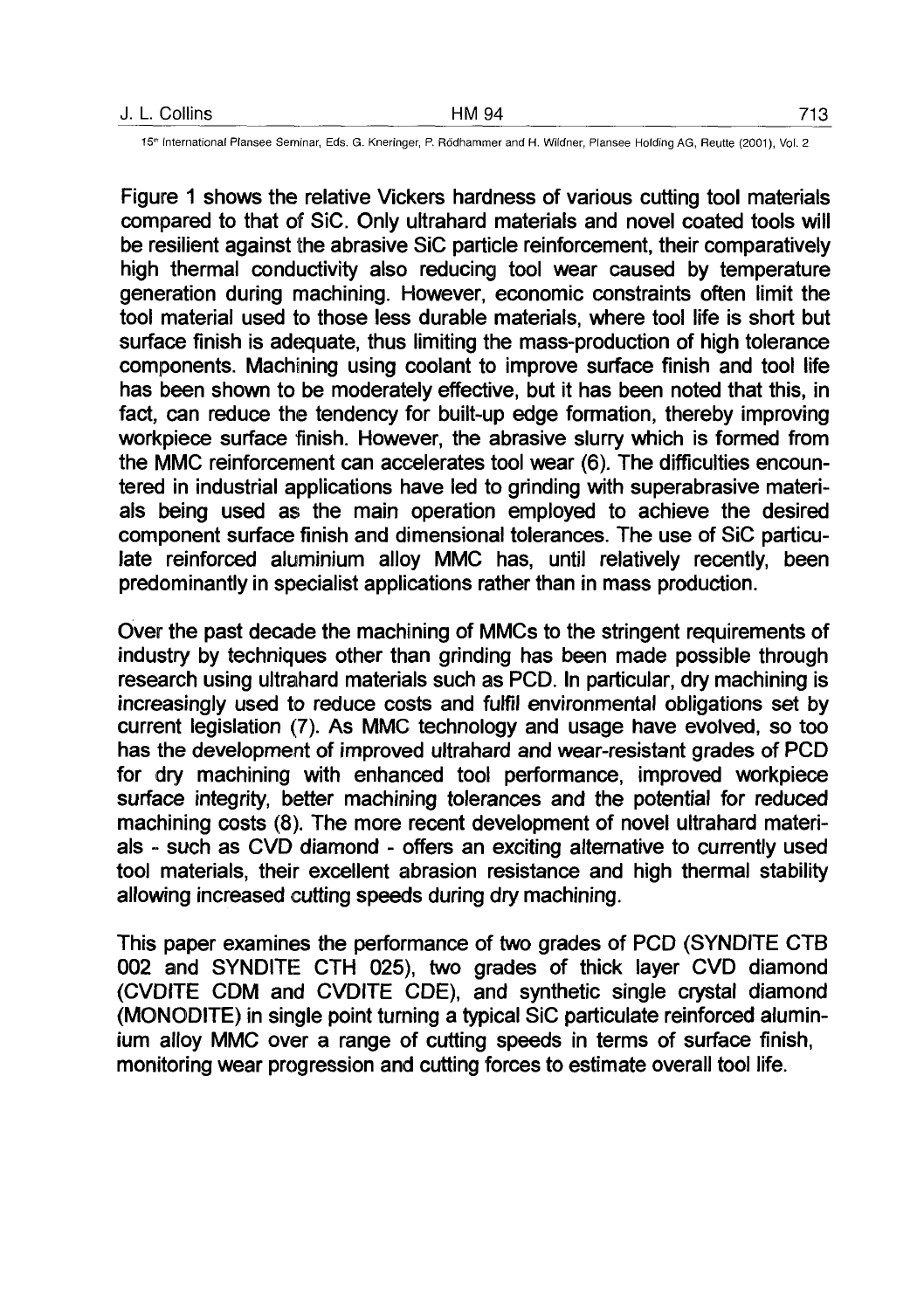# **2 Tool Materials, Cutting Tools and Test Material**

### **2.1 Tool Materials and Cutting Tools**

Cutting tool materials used today range from high speed steel, tungsten carbide, cermet and ceramic inserts, perhaps with additional hard coatings, through to PCD, PCBN, CVD diamond and single-crystal diamond to cover the entire spectrum of machining operations, strongly influenced by workpiece properties and industrial demands for more economic production to ever increasing standards. Figure 2 shows the spectrum of most frequently used cutting tool materials in terms of their most important properties: abrasion resistance, toughness and hot hardness.



Figure 2: The spectrum of cutting tool materials shown in terms of their abrasion resistance, toughness and hot hardness

In general, performance-based economic constraints limit the viable range of tool materials for MMC machining to PCD. However, new developments in the production of CVD diamond and synthetic single crystal diamond have extended the range of suitable tool materials. Figure 3 outlines workpiece abrasion resistance against the machining operation required, showing where CVD diamond and single-crystal diamond might be used. In particular, these materials show great promise in dry machining MMC materials because of their excellent abrasion resistance (compared with, for example, the wear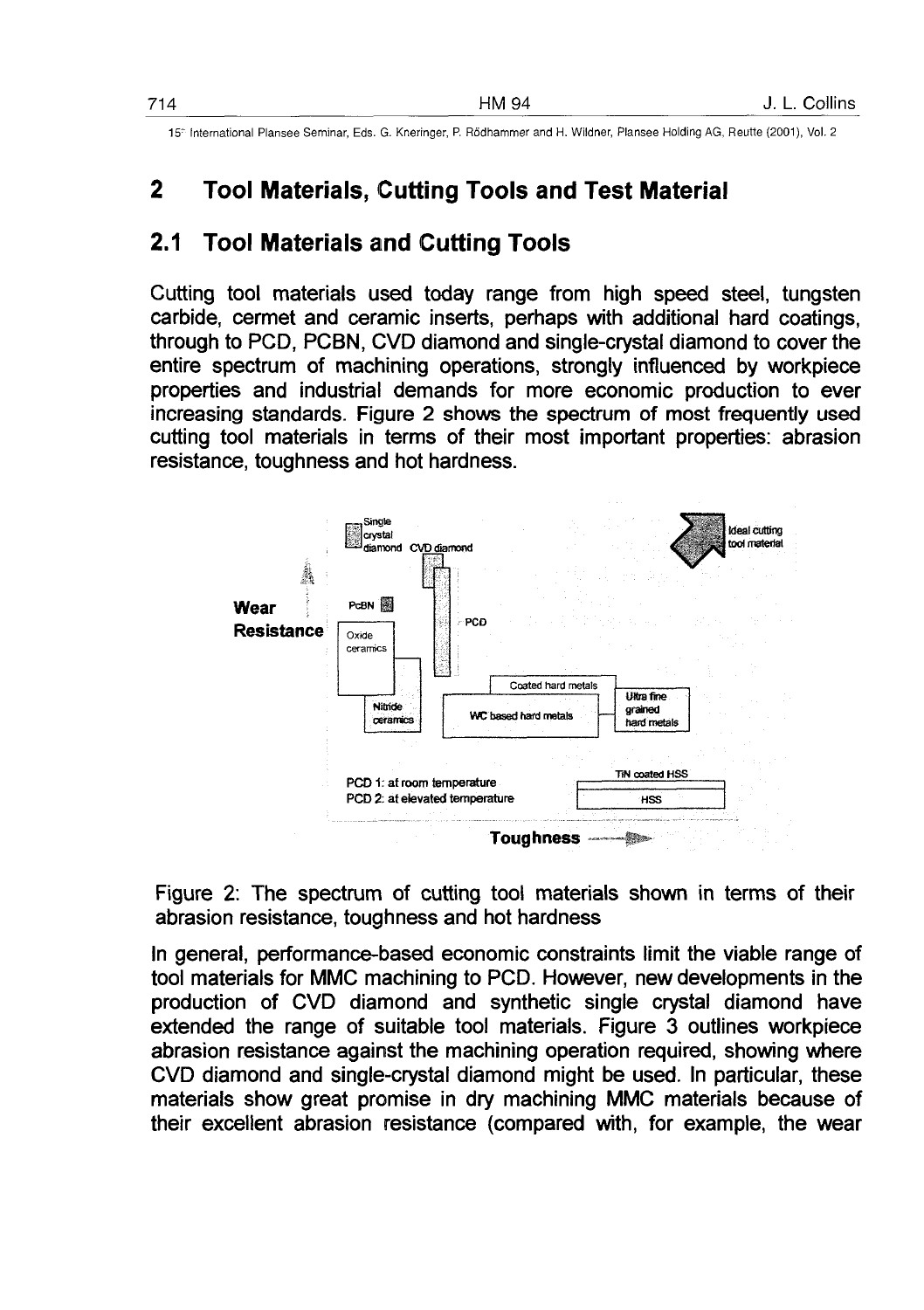resistance coefficient of ISO K10 WC of 1 (9)) and superior thermal properties (compared with, for example, the thermal conductivity of ISO K10 WC of 100 W/m.K(9)).



Figure 3: The applications arena for PCD, CVD diamond and single crystal diamond

In this study, five different diamond tool materials have been compared, as described in Table 1.

| Teor.<br>fdentification    | $70077$ $400$                                     | Grai<br>Sizo | Diamand:<br>Thickness | Kinoa<br>Handriess: | Weer Coefficient |
|----------------------------|---------------------------------------------------|--------------|-----------------------|---------------------|------------------|
|                            | (am)                                              | (mm)         | (GPa)                 |                     |                  |
| 3748 (2022                 | SYNDITE CTB 002<br>polycrystalline diamond        | $\mathbf{2}$ | 0.5                   | 48                  | 3.9              |
| $-13.55$                   | SYNDITE CTH 025<br>polycrystalline diamond        | 25           | $0.5 -$               | -52                 | $4.5^{\circ}$    |
| <b>MOUTH</b>               | Non-electrically conducting<br><b>CVD</b> diamond | 60-80        | 0.5                   | 100                 | 5.5              |
| <b>OVERE</b><br><b>FIN</b> | Electrically conducting CVD<br>diamond            | 60-80        | 0.5                   | 100                 | 5.5              |
|                            | Synthetic single crystal<br>diamond plate         | ~13500       | 12                    | 50-100              | 6.3              |

Table 1: The tool materials used in this study. The wear coefficient of ISO K10 WC is taken as 1.0, for comparison. The grain size of the MONODITE MTL plate is taken to be the plate size.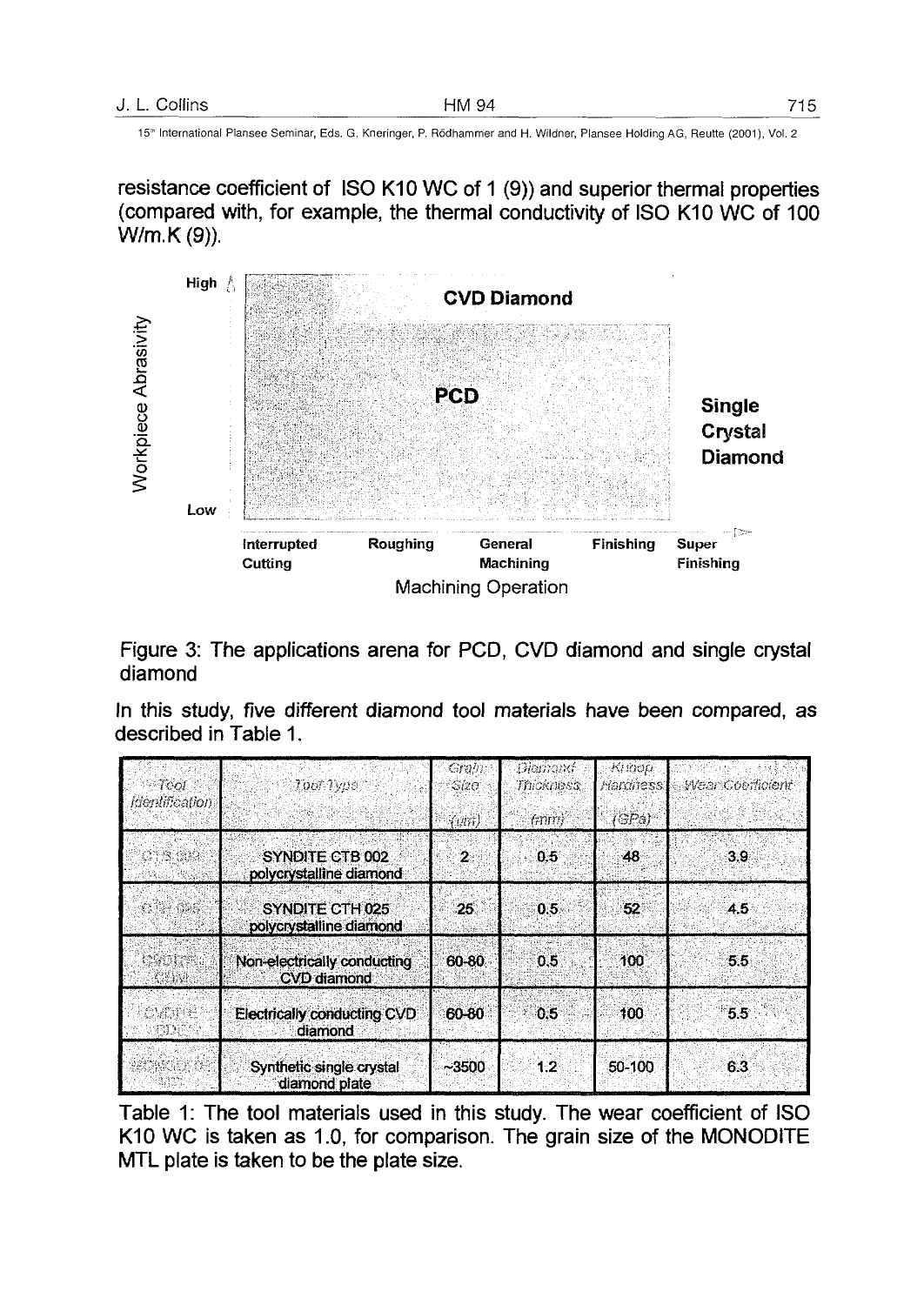# 2.2 Cutting Tools

The diamond materials described in Table 1 were used to fabricate cutting tool inserts (five of each type were manufactured and tested) with an ISO standard TPMA160408 geometry according to manufacturers' guidelines (10). These were ground to shape with suitable edge preparation using conventional diamond grinding techniques (10). This tool geometry gives a clearance of 11°± 0.5°, a top rake of +6° and tip radius of 0.8±0.05mm. A neutral toolholder was used with an approach angle of 60°. The synthetic single-crystal MONODITE (MTL) tools were produced with a {110} cutting tip in the TPMA160408 format, which is that recommended as the most abrasion resistant and tough direction in single-crystal diamond tooling (11). This particular tool geometry was chosen according to machining guidelines for PCD tooling turning MMC materials (12).

#### 2.3 MMC Test Material

The MMC test pieces used in this study were in the form of spray deposited cylinders 250mm in diameter and 300mm long produced using standard technology. The MMC composition was primarily a 1.5% Mg modified A2618 7%Si-AI alloy with 1.2%Fe, 2.3%Cu and 1.1 %Ni which was reinforced with  $20\%$  by volume of 10-15 $\mu$ m SiC particles. Since the Si level is below the eutectic of 9%, the amount of free Si to act as an abrasive during machining is limited. However, the Mg, Fe, Cu and Ni precipitates in the alloy strengthen the matrix by hindering dislocation movement and, as a result, the yield strength for this MMC is approximately 30-35% higher than that for A356 MMC (which is often used in trials but atypical of that seen in industrial applications). The precipitates formed act as secondary hard inclusions which accelerate the flank wear process. Figure 4 shows an SEM micrograph of the MMC microstructure and its angular SiC particulates and Al particles surrounded by the Al alloy. An SEM micrograph and combined X-ray map (Figure 5) clearly show the distribution of the SiC particulates, the Al alloy containing the precipitates of Mg, Fe, Cu, Ni and Si and several blade-like Si particles approximately 10um long.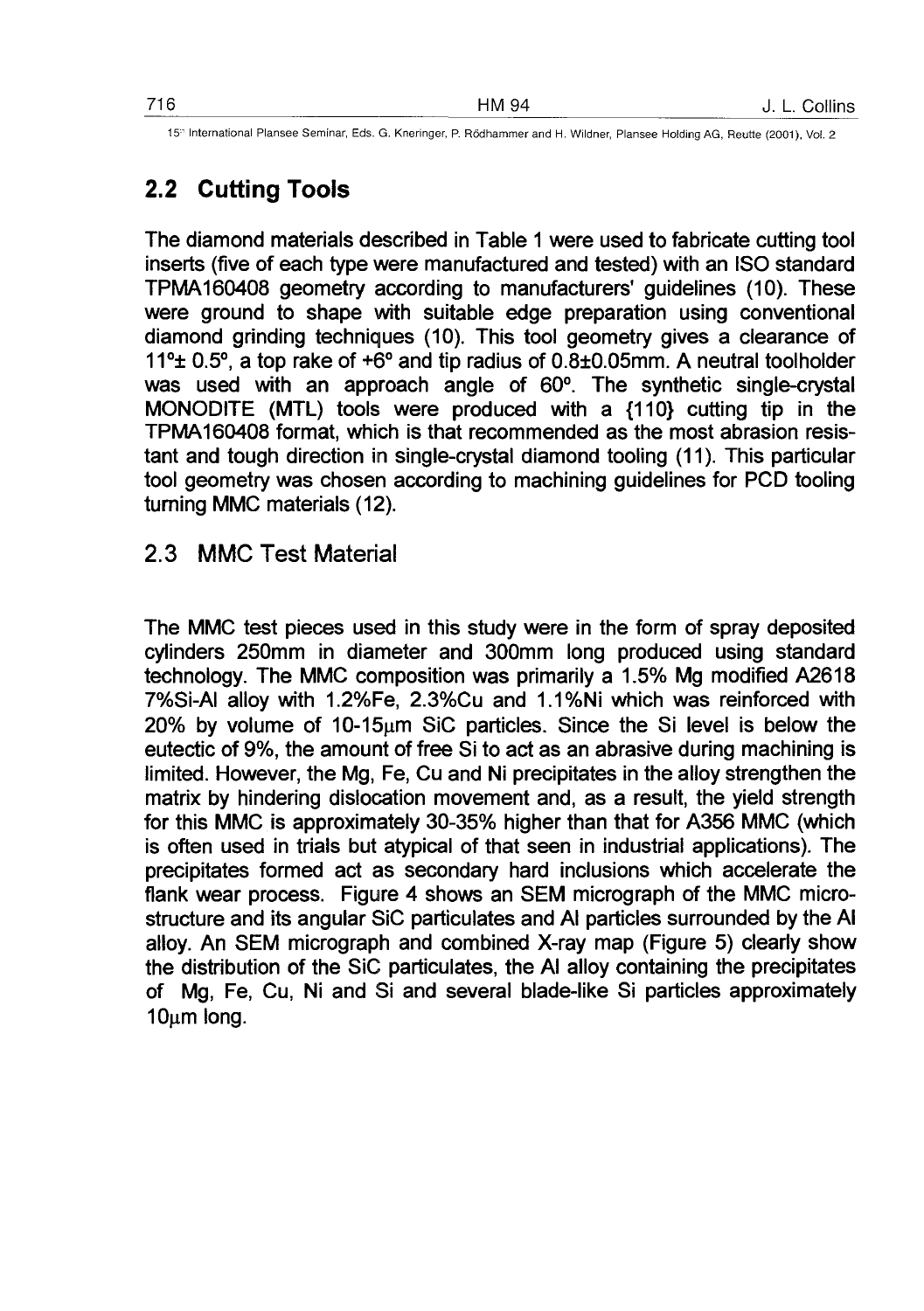

Figure 4: An SEM micrograph of the MMC microstructure and its angular SiC particulates and Al particles surrounded by the Al alloy



Figure 5: An SEM micrograph and combined X-ray map clearly show the distribution of the SiC particulates, the Al alloy containing the precipitates of Mg, Fe, Cu, Ni and Si and several blade-like Si particles approximately  $10\mu m$ long.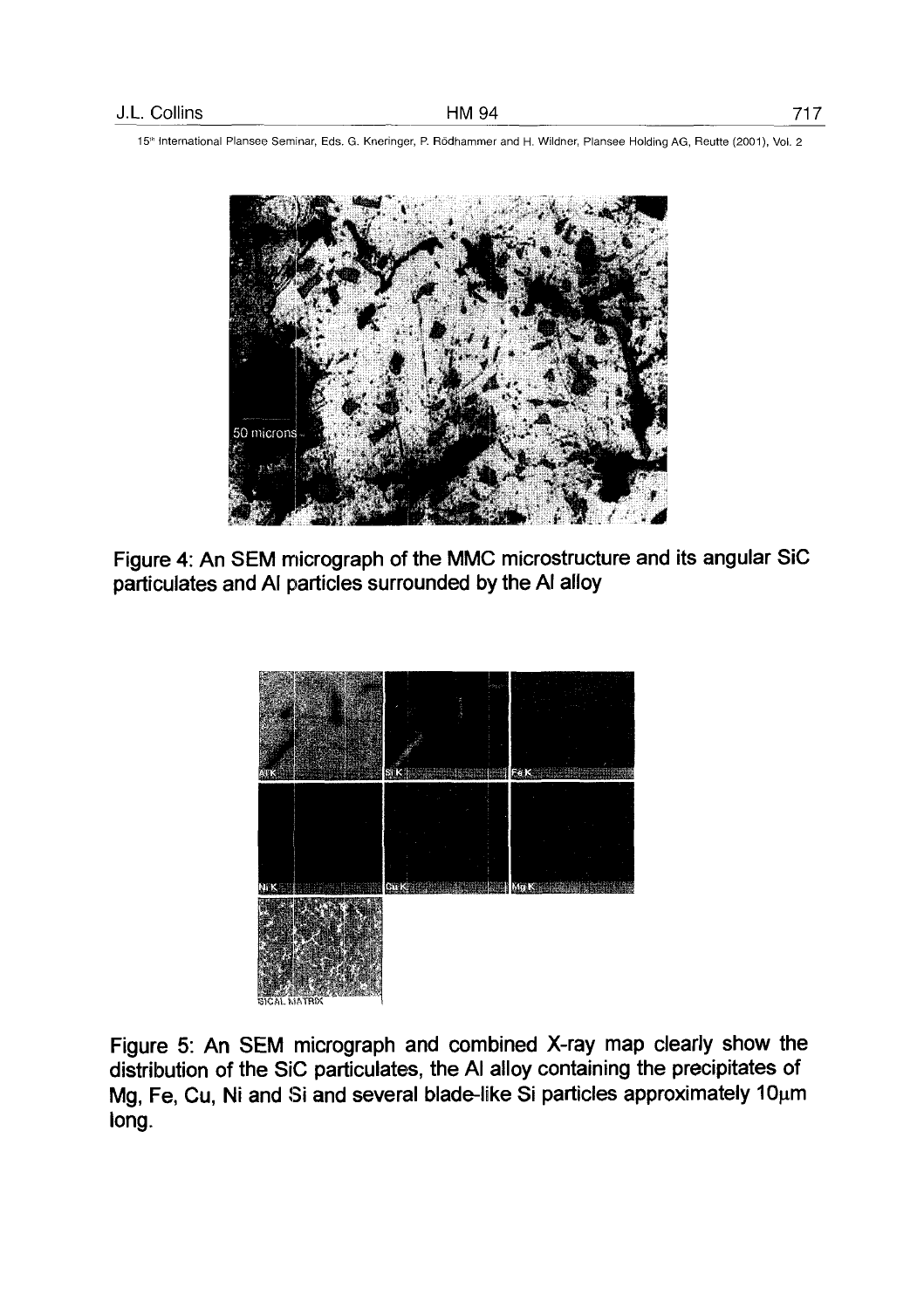## 3 Experimental Procedure

Single point turning tests have been performed over a range of cutting speeds and monitored in terms of wear progression, cutting forces and surface finish. The types and geometry of the tools have been described in sections 2.1 and 2.2; and the test material in section 2.3. The tests were carried out using five tools of each of the tool materials described on a Heyligenstaedt Heynumat 5 CNC lathe at five speeds: 300m/min, 500m/min, 800m/min, 1200m/min and 1500m/min using a 0.1 mm/rev feed and constant depth of cut of 0.1mm. Tool wear was monitored using a Wild M7 S microscope with a calibrated graticule through-lens measuring system and an average was taken from the five tools tested. Surface finish was measured in-situ using a digital Mahr Perthen M4P stylus system for  $R_a$ ,  $R_z$  and  $R_{max}$ . The radial, feed and tangential cutting forces were measured using a Kistler Type 9121 three-axis dynamometer and Kistler Type 5017A multichannel charge amplifier and computer logged.

#### 4 Results and Discussion

Machinability data is usually presented as the relationship between tool life and cutting speed with the tool life set at a fixed value of tool flank wear. The time taken for the tool to wear to this fixed value depends on the cutting speed. Figure 6 shows this for all five materials tested for each of the cutting speeds used.

It can clearly be seen that the best results (lowest wear rates) can be ranked for the diamond materials in three ways across the range of machining speeds used. The first ranking property is grain size (the single crystal material having, effectively, a single "grain"). If abrasive wear mechanisms are predominant, then the smaller the grain of the tool material, the greater the wear expected. Since the grain size of the tool material in the case of the PCD 002 grade is smaller than the grain size of the SiC abrasive particulates in the MMC, greater microcracking and fatigue at the tool surface would lead to whole diamond grains or clumps of grains which have been abraded from the tool to cause further damage to the tool edge, increasing the effective wear rate in a three-body interaction between the tool edge, the SiC particulates and abrasive detritus from the workpiece and tool combined.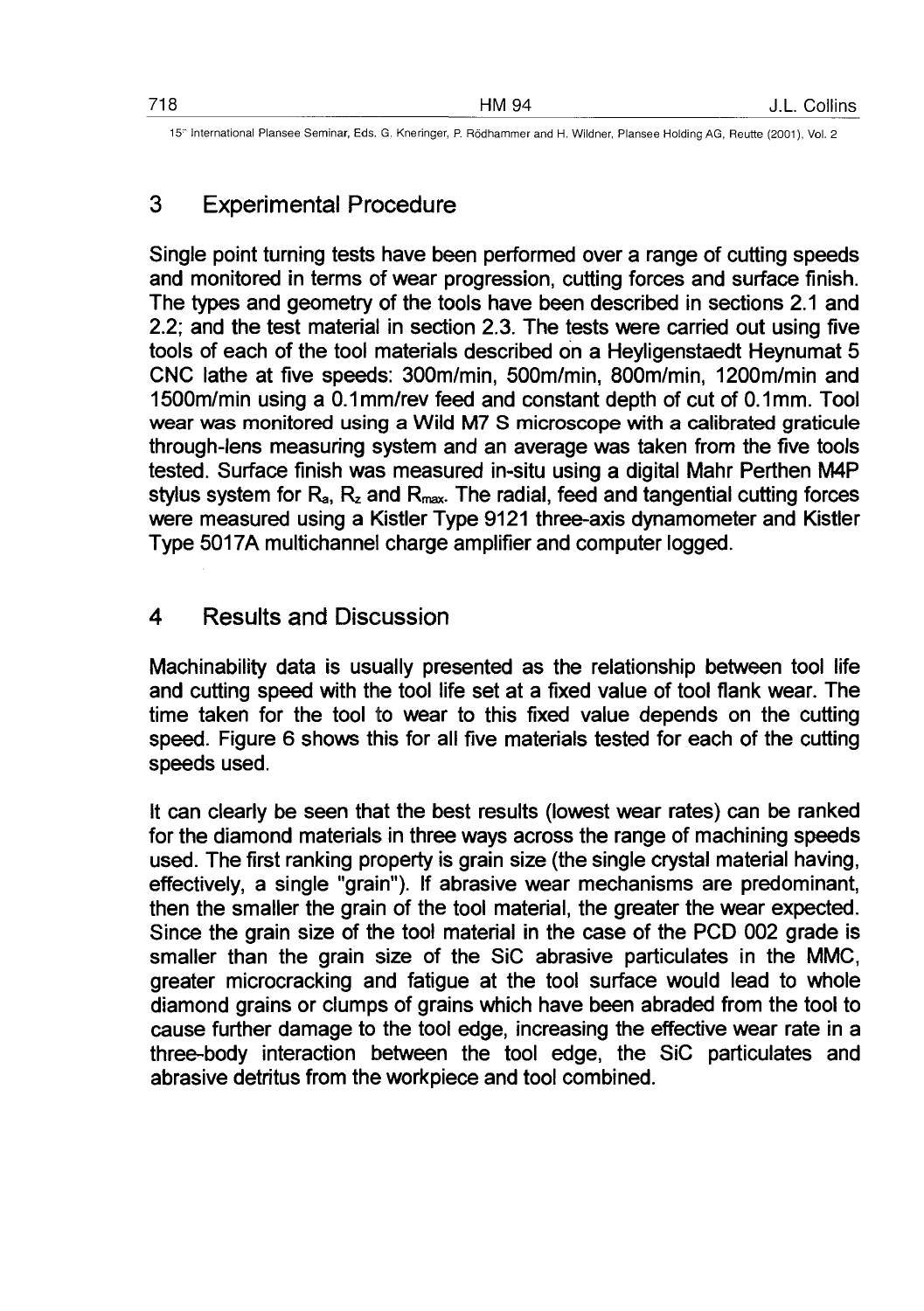Conversely, when the grain size of the tool material is larger than the SiC particulates (as is the case for the PCD 025, CDE, CDM and MTL materials), then the wear mechanism is a pure 2-body interaction between the particulates and the tool, and the tool hardness becomes the dominant support against abrasive wear - the second ranking of the tool materials. As shown in Table 1, the hardness of the different tool materials matches the wear rates, as would be expected with an abrasive wear mechanism. Thirdly, although temperatures generated during dry machining do not usually become excessive over the cutting speed range investigated, the low coefficient of friction for the materials suggests that tribo-thermal wear is minimal in the higher thermal conductivity tool materials compared with that for the lower thermal conductivity materials. The effect of tool table and edge polishing and using a positive rake angle is to lower cutting temperatures and cutting forces in order to reduce thermal and mechanical loading on the cutting edge.

Figure 7 shows scanning electron microscope (SEM) micrographs of the flank wear on typical examples of each tool after 10 minutes machining which support evidence for a purely abrasive wear mechanism. Close inspection of the high magnification SEM micrographs shown in Figure 7 of the PCD 002 and PCD 025 tools shows grooving on the tool flank which (approximately) corresponds to the size of the SiC grain size in the case of PCD 002 and with the PCD grain size in the case of PCD 025. Similarly, inspection of the high magnification images of the CVDITE CDE, CDM and MONODITE MTL tools shows grooving commensurate with the  $15<sub>u</sub>$ m SiC particulate maximum size. Thus, a purely abrasive wear mechanism based on tool grain size and hardness is evident.

The generation of Taylor lines for the various materials (a series of logarithmic plots of tool life versus cutting speed, a characteristic of the tool material for a given feed rate, depth of cut, tool geometry and workpiece) is shown in Figure 8, where the expected tool life (and performance) of the single crystal material can be seen to be considerably better than the CVD diamond and PCD tool materials, although all three compare extremely favourably in comparison with conventional tool materials (13,14,15).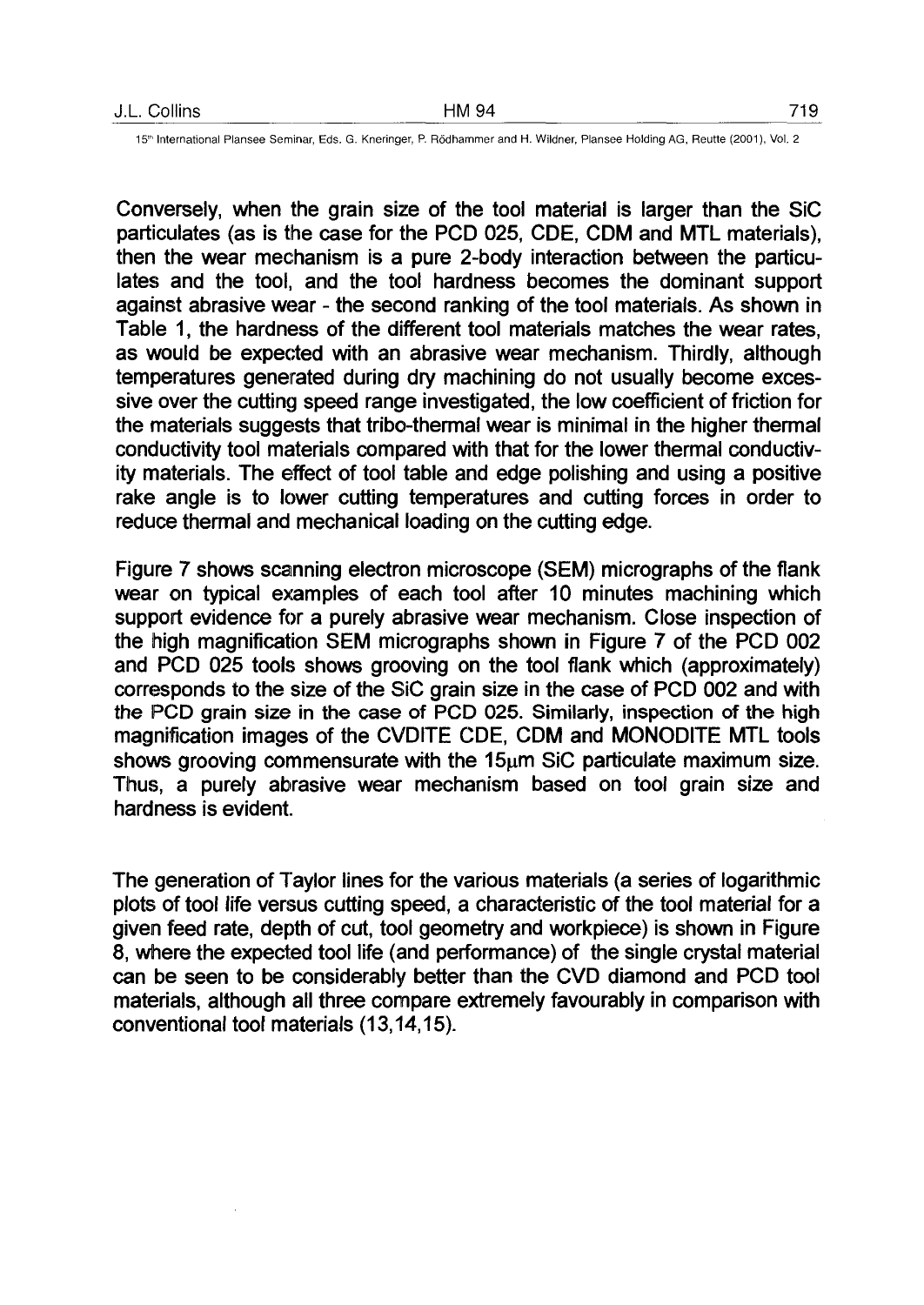

Figure 6: Machining data for all five materials tested at four cutting speeds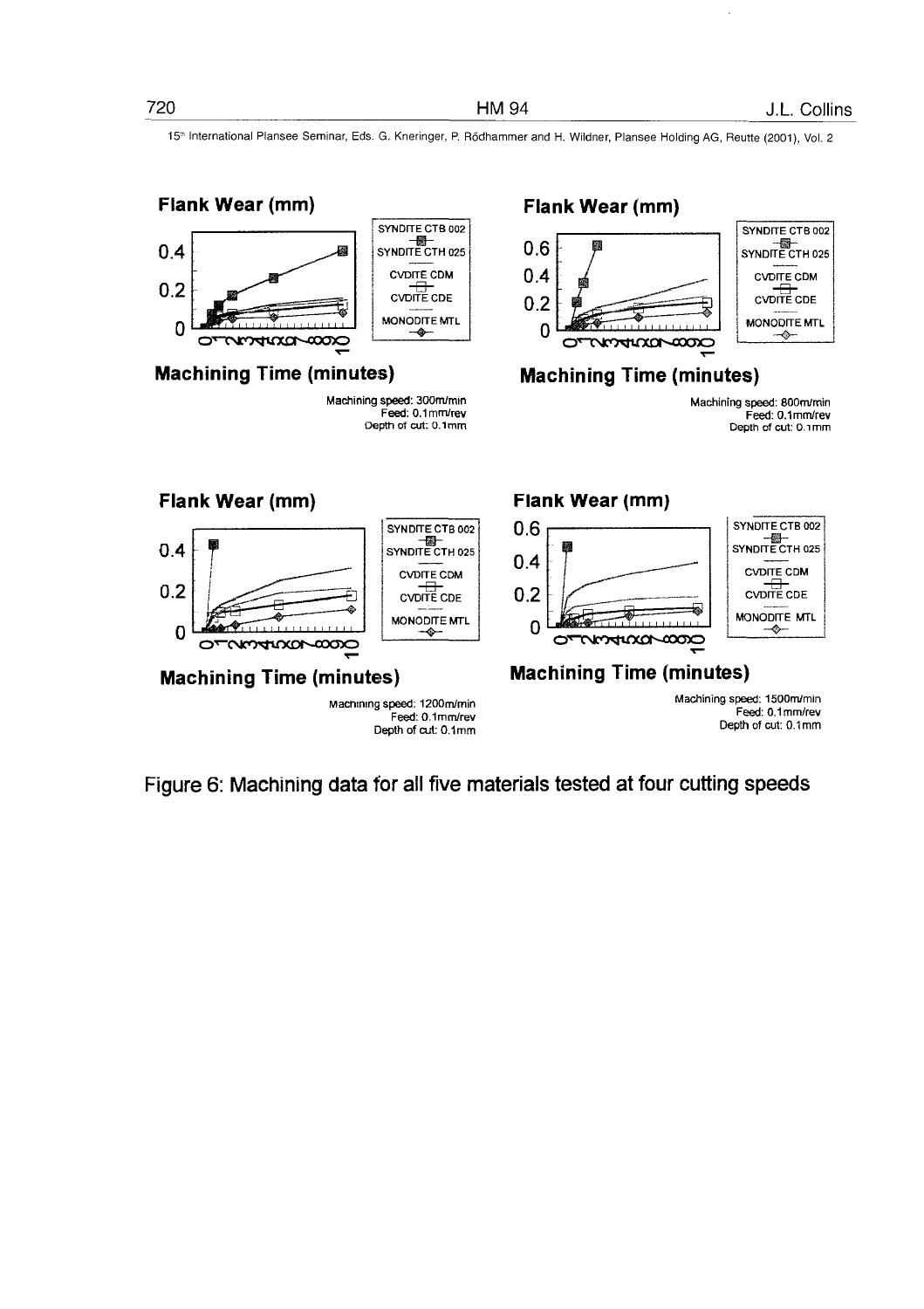

Figure 7: SEM micrographs of the cutting edges of five typical tools used, top-to-bottom: CTB002, CTH025.CDM, CDE, and MTL respectively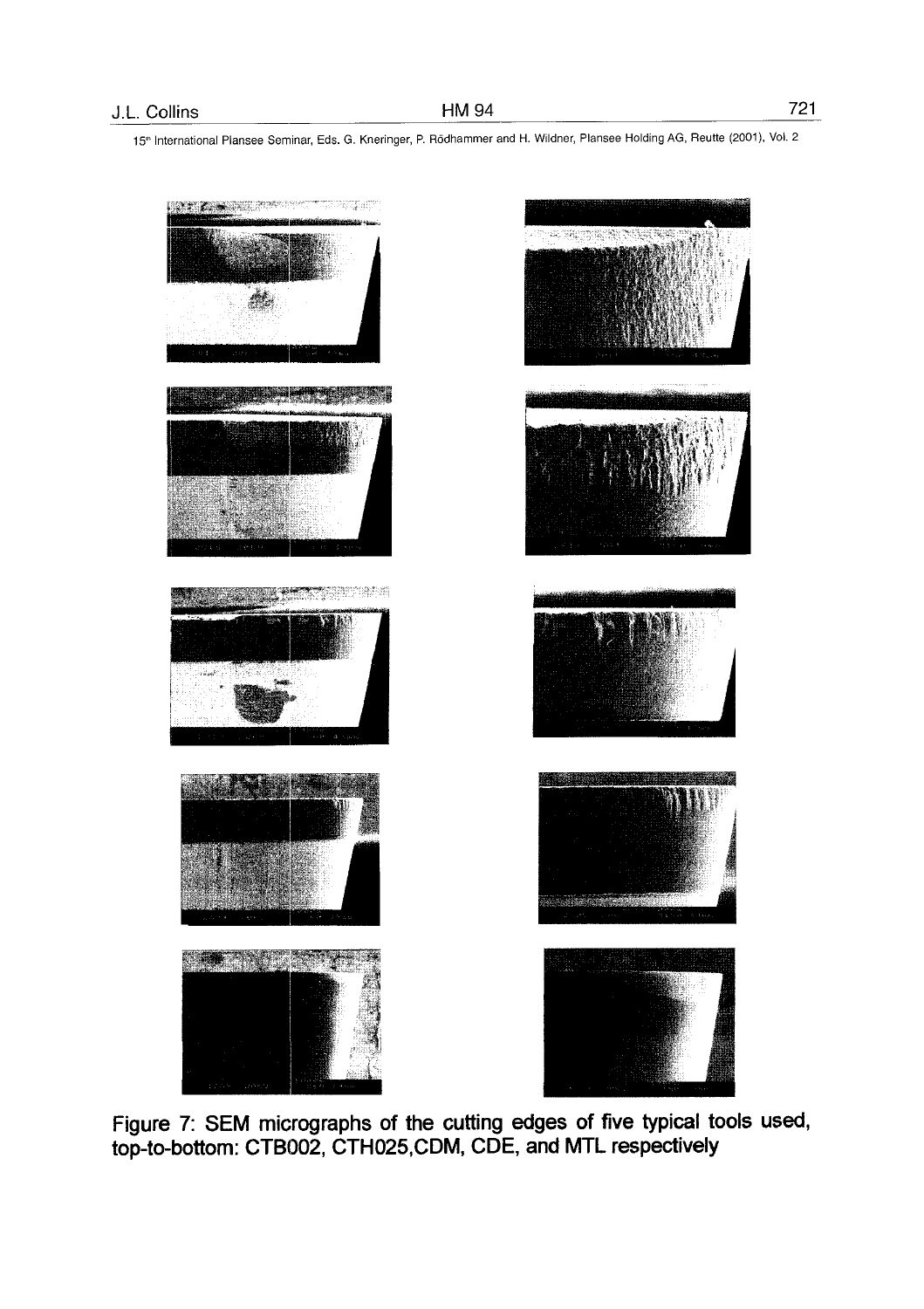

Figure 8: Taylor lines for the various materials showing the performance advantages of using the different grades of diamond in machining 20%SiCAI MMC

The cutting forces developed in the tools measured throughout turning are summarised in Figure 9, showing the feed (axial) and radial forces developed at the end of testing versus cutting speed. It is clear that the lower the coefficient of friction and the lower the tool wear (and hence sharper tool edge), the lower are the axial (or feed) and radial cutting forces developed. This is a good ranking of the potential overall lifetime of the tools and supports the argument for a wear mechanism based on the hardness and coefficient of friction of the tool materials rather than tribo-thermal effects.

It is well known that the quality of the cut surface produced by diamond tools on Al and Al alloys is significantly better than that produced by cemented WC, cermet and ceramic tooling (15). Al tends to stick and bond to non-diamond surfaces, but, since the coefficient of friction and wear rate of diamond tooling is very low, the tools cut more cleanly, with less tendency to rub or burnish the workpiece surface. Diamond tooling produces a minimal built-up edge (BUE) and removes material as clean chips compared with non-diamond tooling (13), as is evident from the SEM micrographs shown in Figure 7 and Figure 8. The formation of a BUE tends to limit tool wear, but as the BUE decomposes it provides abrasive particles which affect the machining surface (as if a secondary abrasive has been added), as described above.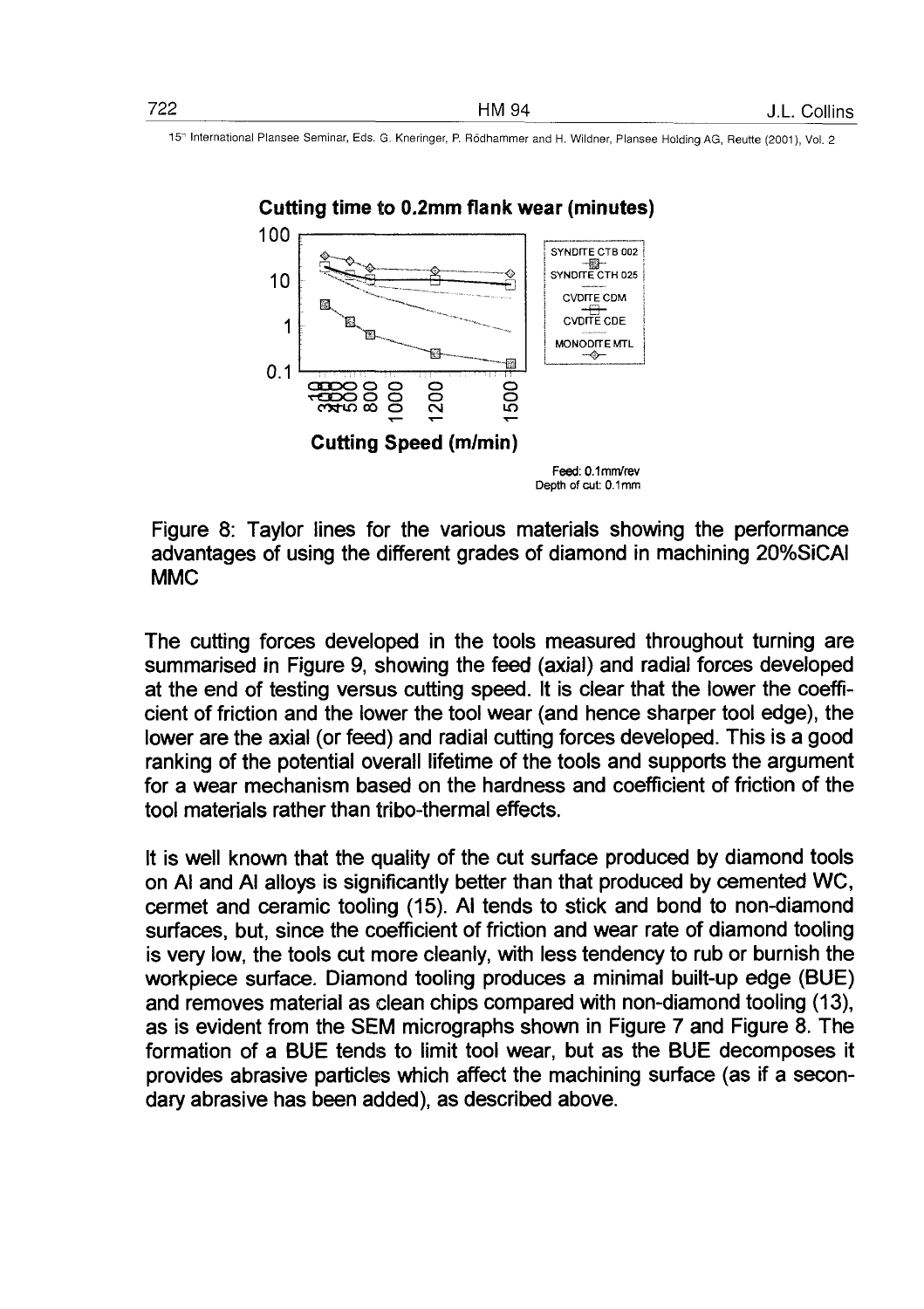

Figure 9: Cutting forces developed in the tools at the end of turning the 20%SiCAI-AI MMC for 10 minutes.

Also, because diamond tooling cuts more cleanly it produces substantially less sub-surface damage than the rubbing or burnishing action seen with non-diamond tooling (15). Figure 10 shows the surface finish of the workpiece for the various diamond tools tested versus cutting speed in terms of  $R<sub>a</sub>$  and R<sub>max</sub> respectively. These are commensurate with the description given for the diamond tooling options for machining highly abrasive workpieces, described in Figure 3, and demonstrate that new tooling options such as CVD diamond and synthetic single-crystal diamond are viable options for machining such highly abrasive MMC materials in terms of their tool life and performance.



Figure 10: Surface finish developed on the 20%SiCAI-AI MMC workpiece by the tools at the end of turning for 10 minutes.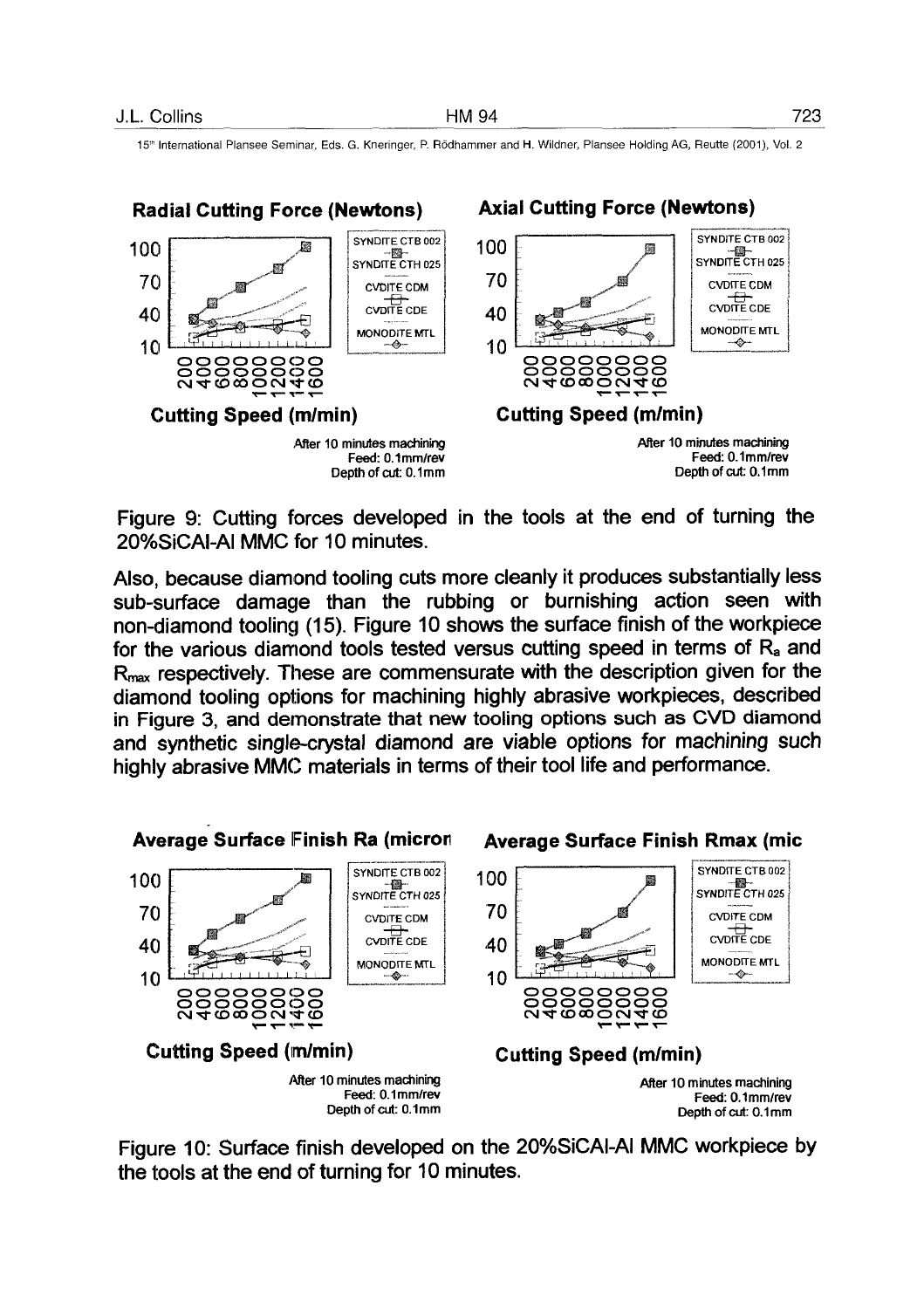### 5 Conclusions

The predominant tool wear mechanism has been determined to be through abrasive wear dependent on the hardness of the tool material compared with the SiC particulate MMC reinforcement and on the grain size of the tool material in comparison with the size of the reinforcement. Tribo-thermal effects seem to play little part in the wear of such highly thermally conductive materials. The cutting forces observed increase as expected and are commensurate with the ranking of the abrasion resistance of the tool materials, suggesting that good tool lifetimes are achievable. As expected, tool flank wear increases with cutting speed, but Taylor lines for the various materials demonstrate that this is very low compared with conventional tool materials. Workpiece surface finish is dependent on the tool hardness and deteriorates with both machining time and cutting speed. However, the surface finish achieved in this study is typical of a roughing through to finishing operation, and improvements could be made with refined tool geometry.

Whereas little use is currently made of the newer synthetic single-crystal diamond and CVD diamond materials compared with PCD 025 grades, these materials show great promise for the high-speed dry machining of particularly abrasive SiC particulate Al MMCs for producing components to good tolerance and surface finish.

### References

(1)Lane, C. Lennox, M. Economics of Machining Cast MMC Brake Rotors, 98th Casting Congress, May 1-4, 1994, Ontario, Canada

(2) Simon, J. World-wide Market for MMCs Continues to Grow, Cutting Tool Engineering (1993) 38-44

(3) Bergman, F. Jacobson, S. Tool Wear Mechanisms in Intermittent Cutting of Metal Matrix Composites, Wear 179 (1994) 89-93

(4)Monaghan, J. Brazil, D. Modelling the Flow Processes of a Particle Reinforced Metal Matrix Composite During Machining, Elsevier Science Limited Composites Part A 29A (1998) 87-99